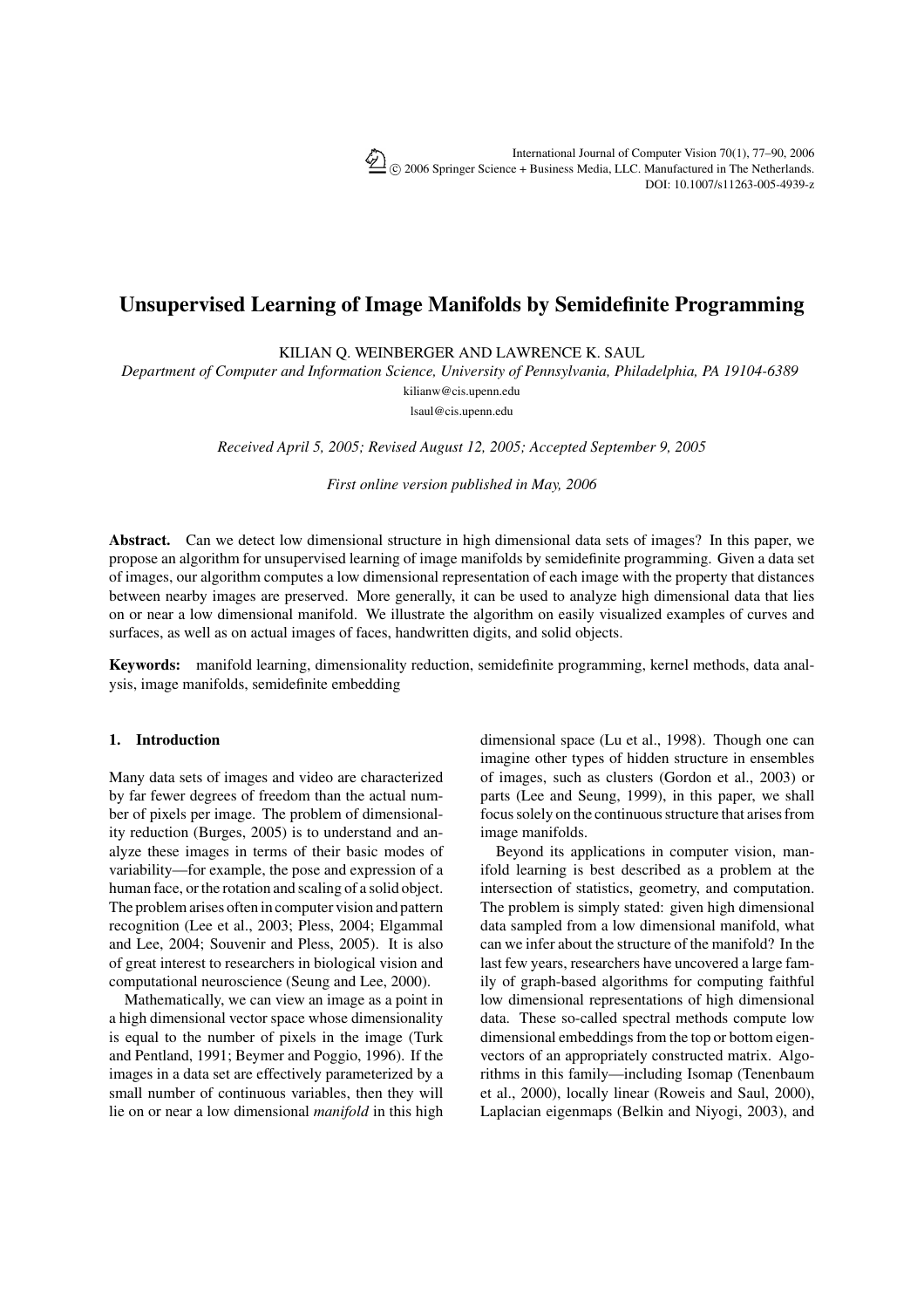others (Brand, 2003; Donoho and Grimes, 2003; Zhang and Zha, 2004)—can reveal low dimensional manifolds that are not detected by classical linear methods, such as principal component analysis (Jolliffe, 1986).

Our main contribution in this paper is a new algorithm for manifold learning based on semidefinite programming. Like other spectral methods for dimensionality reduction, it relies on efficient and tractable optimizations that are not plagued by spurious local minima. Interestingly, though, our algorithm is based on a completely different geometric intuition (and optimization), and it overcomes certain well-known limitations of previous work. Our algorithm also reveals an interesting and unexpected connection to recent work on kernel methods in pattern recognition (Schölkopf and Smola, 2002).

The organization of this paper is as follows. In Section 2, we review classical methods for linear dimensionality reduction, then introduce the nonlinear transformations that we consider for unsupervised learning of image manifolds. In Section 3, we show how to formulate manifold learning as a highly tractable problem in semidef-inite programming; this leads to a simple algorithm for computing low dimensional mappings that preserve the distances between nearby data points. In Section 4, we present experimental results on several data sets, including easily visualized examples of curves and surfaces, as well as images of faces, handwritten digits, and solid objects. In Section 5, we show how to relax the distance-preserving constraints in the original formulation of the algorithm; these relaxations can lead to improved solutions for sparsely sampled or noisy data. Finally, in Section 6, we compare our algorithm to previous approaches in manifold learning and conclude by describing several directions for future work.

## **2. Dimensionality Reduction**

We study dimensionality reduction as a problem in unsupervised learning. Given *n* high dimensional inputs  $\mathbf{x}_i \in \mathcal{R}^p$  where  $i \in \{1, 2, ..., n\}$ , how can we compute outputs  $y_i \in \mathcal{R}^d$  in one-to-one correspondence with the inputs that provide a faithful representation in  $d < p$ dimensions? By "faithful", we mean that nearby points remain nearby and that distant points remain distant; we shall make this intuition more precise in what follows. Ideally, an unsupervised learning algorithm should also estimate the intrinsic dimensionality *d* of the manifold sampled by the inputs **x***<sup>i</sup>* .

Our algorithm for manifold learning builds on classical methods for dimensionality reduction (Jolliffe, 1986; Cox and Cox, 1994). We therefore begin by briefly reviewing the linear methods of principal component analysis (PCA) and metric multidimensional scaling (MDS). The generalization from subspaces to manifolds is then made by introducing the idea of local isometry.

# *2.1. Linear Methods*

PCA and MDS are based on simple geometric intuitions. In PCA, the inputs are projected into the lower dimensional subspace that maximizes their projected variance; the basis vectors of this subspace are given by the top eigenvectors of the  $p \times p$  covariance matrix,  $C = \frac{1}{n} \sum_i \mathbf{x}_i \mathbf{x}_i^T$ . (Here and in what follows, we assume without loss of generality that the inputs are centered on the origin:  $\sum_i$  **x**<sub>*i*</sub> = 0.) In MDS with classical scaling, the inputs are projected into the subspace that best preserves their pairwise squared distances  $\|\mathbf{x}_i - \mathbf{x}_j\|^2$  or, more precisely, their dot products  $\mathbf{x}_i \cdot \mathbf{x}_j$ . The outputs of MDS are computed from the top eigenvectors of the  $n \times n$  inner product matrix, with elements  $G_{ij} = \mathbf{x}_i \cdot \mathbf{x}_j$ . Note that a set of vectors is determined up to rotation by its inner product matrix.

Though based on somewhat different geometric intuitions, PCA and MDS yield the same results essentially a rotation of the inputs followed by a projection into the subspace with the highest variance. The correlation matrix of PCA and the inner product matrix of MDS have the same rank and eigenvalues up to a constant factor. Both matrices are positive semidefinite, and gaps in their eigenvalue spectra indicate that the high dimensional inputs  $\mathbf{x}_i \in \mathcal{R}^p$  lie to a good approximation in a lower dimensional subspace of dimensionality *d*, where *d* is the number of appreciably positive eigenvalues. These linear methods for dimensionality reduction generate faithful projections when the inputs are mainly confined to a low dimensional subspace; in this case, their eigenvalues also reveal the correct underlying dimensionality. They do not generally succeed, however, in the case that the inputs lie on a low dimensional manifold.

## *2.2. From Subspaces to Manifolds*

If PCA and MDS are spectral methods for linear dimensionality reduction, what are their nonlinear counterparts? In fact, there are several, most of them differing in the geometric intuition they take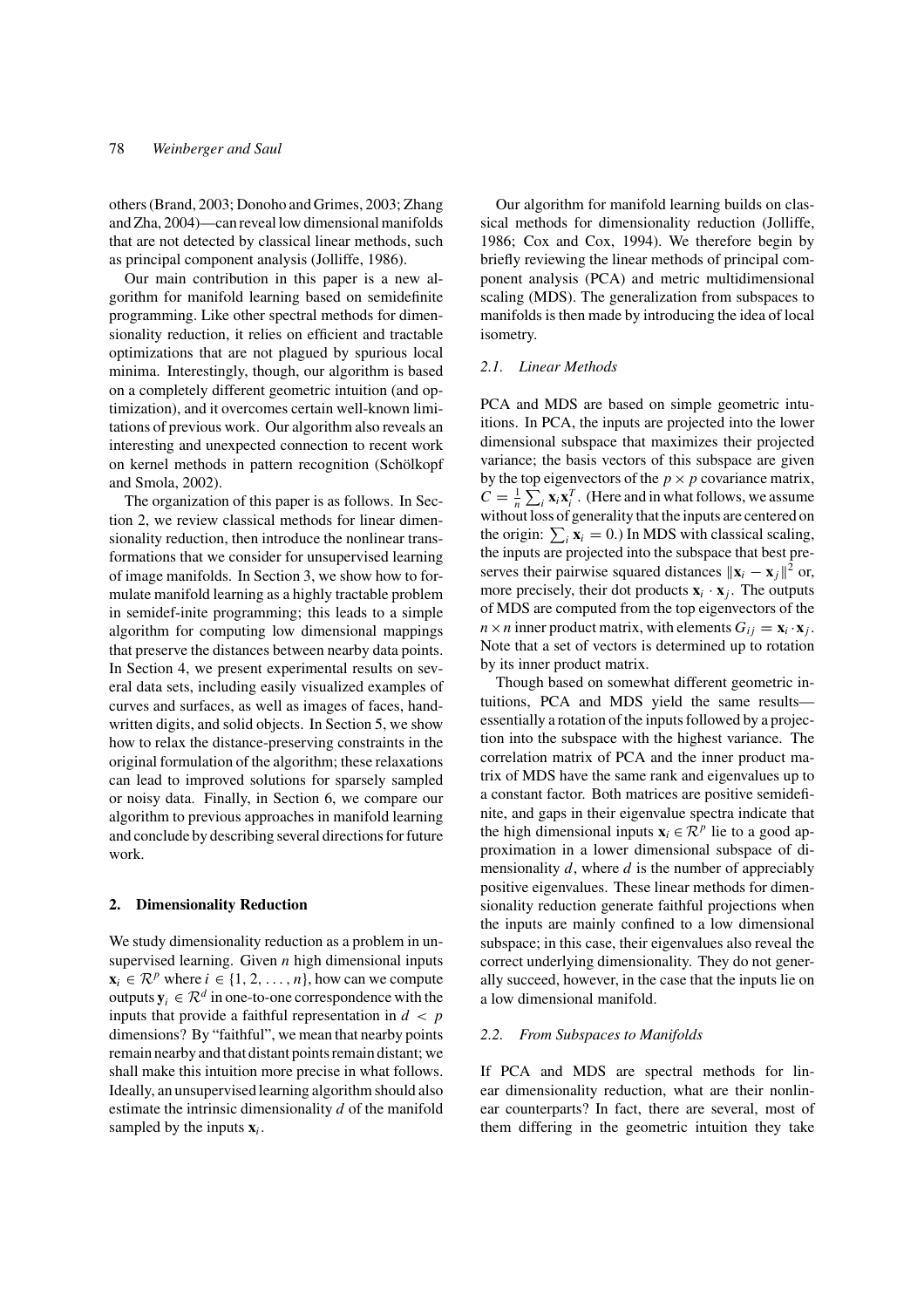as starting points and in the generalizations of linear transformations that they attempt to discover.

The nonlinear method we propose in this paper is based fundamentally on the notion of *isometry*. For the sake of exposition, we defer a discussion of competing nonlinear methods based on isometries (Tenenbaum et al., 2000; Donoho and Grimes, 2003) to Section 6. Formally, two Riemannian manifolds are said to be isometric if there is a diffeomorphism such that the metric on one pulls back to the metric on the other. Informally, an isometry is a smooth invertible mapping that looks locally like a rotation plus translation, thus preserving distances along the manifold. Intuitively, for two dimensional surfaces, the class of isometries includes whatever physical transformations one can perform on a sheet of paper without introducing holes, tears, or self-intersections. Many interesting image manifolds are isometric to connected subsets of Euclidean space (Donoho and Grimes, 2002).

Isometry is a relation between manifolds, but we can extend the notion in a natural way to data sets. Consider two data sets  $\{x_i\}_{i=1}^n$  and  $\{y_i\}_{i=1}^n$  that are in one-to-one correspondence. We will say that the data sets are  $k$ -locally isometric if for every point  $\mathbf{x}_i$ , there exists a rotation and translation that maps **x***<sup>i</sup>* and its *k* nearest neighbors  $\{x_{i1}, x_{i2}, \ldots, x_{ik}\}$  precisely onto the points  $\mathbf{y}_i$  and  $\{\mathbf{y}_{j1}, \mathbf{y}_{j2}, \ldots, \mathbf{y}_{jk}\}$ . With this definition, we can distinguish between linear methods for dimensionality reduction, such as PCA and MDS, and the nonlinear method proposed in this paper. Whereas the linear methods compute mappings that aim to preserve Euclidean distances between all pairs of data points, our method considers the much larger class of nonlinear transformations that only preserve the geometric properties of local neighborhoods. We formalize this approach as an algorithm in the next section.

We will often refer to the outputs  $y_i$  as providing a low dimensional "embedding" of the high dimensional inputs  $\mathbf{x}_i$ . By this, we mean that the outputs provide an explicit low dimensional vector representation of the inputs that faithfully preserves local distances. As in previous work on "manifold learning" (Tenenbaum et al., 2000; Roweis and Saul, 2000; Belkin and Niyogi, 2003), it should be emphasized that our algorithm takes as input not the underlying manifold—which may not be known a priori—but a discrete set of high dimensional vectors. From this input, the algorithm constructs a weighted neighborhood graph and produces vector outputs that locally respect the properties of this graph. In the literature on manifold learning, it is common to

refer to the outputs as an "embedding" rather than an "immersion", even though the latter better reflects the mathematical usage of these terms for manifolds. In particular, the algorithm does not necessarily output an embedding of the underlying manifold in the sense of the Nash embedding theorems (Nash, 1956).

## **3. Maximum Variance Unfolding**

Taking as a starting point the notion of local isometry, we can now formulate the problem of manifold learning more precisely. In particular, given *n* inputs  $\mathbf{x}_i \in \mathcal{R}^p$ , can we find *n* outputs  $y_i \in \mathbb{R}^d$ , where  $d < p$ , such that the inputs and outputs are *k*-locally isometric, or at least approximately so? In this section, exploiting the observation that the outputs are determined up to rotation by their inner product matrix  $K_{ij} = y_i \cdot y_j$ , we shall show how to express this problem as a constrained optimization over the cone of positive semidefinite matrices.

Like PCA and MDS, the algorithm we propose for manifold learning is based on a simple geometric intuition. Imagine each input  $\mathbf{x}_i$  as a steel ball that is connected to its *k* nearest neighbors by rigid rods. The effect of the rigid rods is to fix the distances and angles between nearest neighbors, no matter what other forces are applied to the inputs. Now imagine that the inputs are pulled apart, maximizing their total variance subject to the constraints imposed by the rigid rods. Figure 1 shows the unraveling effect of this transformation on inputs sampled from a "Swiss roll". The goal of this section is to formalize the steps of this transformation—in particular, the constraints that must be satisfied by the final solution, and the nature of the optimization that must be performed.

## *3.1. Constraints*

The notion of isometry between discrete point sets in Section 2.2 can be translated into various sets of equality constraints on the inputs  $\{x_i\}_{i=1}^n$  and the outputs  ${y_i}_{i=1}^n$ . To begin, note that neighborhoods of inputs and outputs will be related by translation and rotation if and only if all the distances and angles between points and their neighbors are preserved. Thus, whenever both  $\mathbf{x}_i$  and  $\mathbf{x}_k$  are neighbors of  $\mathbf{x}_i$ , for local isometry we must have that:

$$
(\mathbf{y}_i - \mathbf{y}_j) \cdot (\mathbf{y}_i - \mathbf{y}_k) = (\mathbf{x}_i - \mathbf{x}_j) \cdot (\mathbf{x}_i - \mathbf{x}_k). \quad (1)
$$

Equation (1) is sufficient for local isometry because the triangle formed by any point and its neighbors is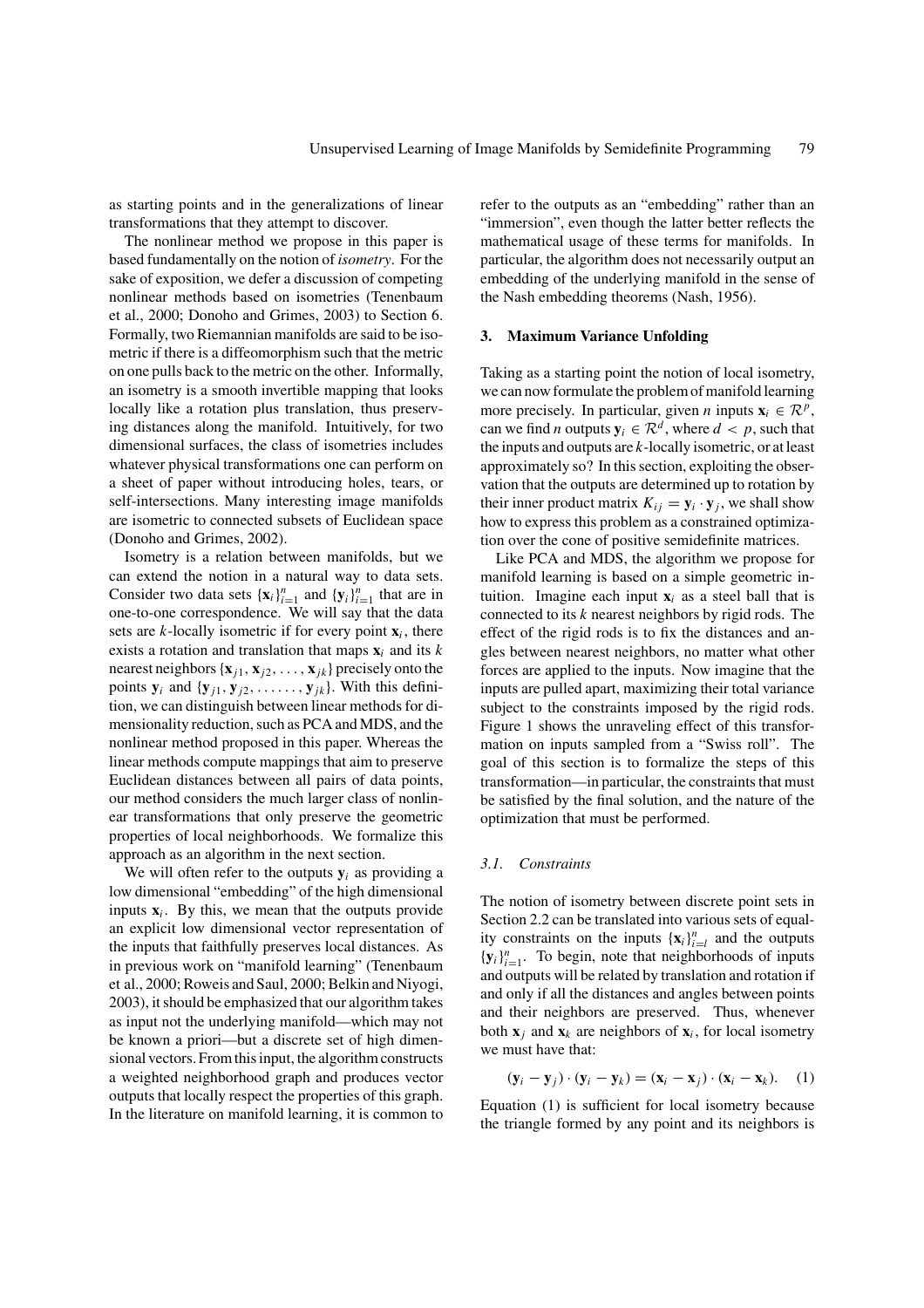

*Figure 1.* Maximum variance unfolding of  $n = 800$  data points sampled with noise from a "Swiss roll". *Top*: A discretized manifold is revealed by forming the graph that pairwise connects each data point and its  $k = 6$  nearest neighbors. *Middle*: The data set is unraveled by maximizing its variance subject to the constraint that distances along edges in the graph are preserved. *Bottom*: Eigenvalues of the data set's Gram matrix, before and after unfolding, shown as a fraction of the trace. The number of appreciable eigenvalues reveals the dimensionality of the subspace in which most of the data's variance is concentrated.

determined up to rotation and translation by specifying the lengths of two sides and the angle between them. In fact, such a triangle is similarly determined by specifying the lengths of all its sides. Thus, we can also say that  ${\mathbf x}_i \}_{i=1}^n$  and  ${\mathbf y}_i \}_{i=1}^n$  are locally isometric if whenever  $\mathbf{x}_i$  and  $\mathbf{x}_j$  are themselves neighbors or common neighbors of another point in the data set, we have:

$$
\|\mathbf{y}_i - \mathbf{y}_j\|^2 = \|\mathbf{x}_i - \mathbf{x}_j\|^2.
$$
 (2)

This is an equivalent characterization of local isometry as Eq. (1), but expressed only in terms of pairwise distances.

The constraints that we need to impose for local isometry are naturally represented by a graph with *n* nodes, one for each input. Consider the graph formed by connecting each input to its *k* nearest neighbors, where  $k$  is a free parameter of the algorithm. For simplicity, we assume that the graph formed in this way is connected; if not, then each connected component should be analyzed separately. The constraints for local isometry under this neighborhood relation are sim-



*Figure 2.* In the left graph, each node is connected to its  $k = 3$ nearest neighbors; in the right graph, additional edges (in light gray) also directly connect the neighbors. Preserving the distances along edges in the right graph is equivalent to preserving the distances along edges and the angles between edges in the left graph.

ply to preserve the lengths of the edges in this graph, as well as the angles between edges at the same node. In practice, it is simpler to deal only with constraints on distances, as opposed to angles. To this end, we can further connect the graph by adding edges between the neighbors of each node (if they do not already exist). In other words, we create a fully connected clique of size  $k + 1$  out of every input  $\mathbf{x}_i$  and its *k* nearest neighbors. By preserving the distances along edges in this new graph (see Fig. 2), we preserve both the distances along edges and the angles between edges in the original graph—because if all sides of a triangle are preserved, so are its angles.

In addition to imposing the constraints represented by the "neighborhood graph", we also constrain the outputs  $y_i$  to be centered on the origin:

$$
\sum_i \mathbf{y}_i = \mathbf{0} \,. \tag{3}
$$

Eq. (3) simply removes a translational degree of freedom from the final solution.

#### *3.2. Optimization*

What objective function can we optimize to "unfold" a manifold, as in Fig. 1? As motivation, consider the ends of a piece of string, or the corners of a flag. Any slack in the string serves to decrease the (Euclidean) distance between its two ends; likewise, any furling of the flag serves to bring its corners closer together. More generally, we observe that any "fold" between two points on a manifold serves to decrease the Euclidean distance between the points. This suggests an optimization that we can perform to compute the outputs  $y_i$  that unfold a manifold sampled by inputs  $x_i$ . In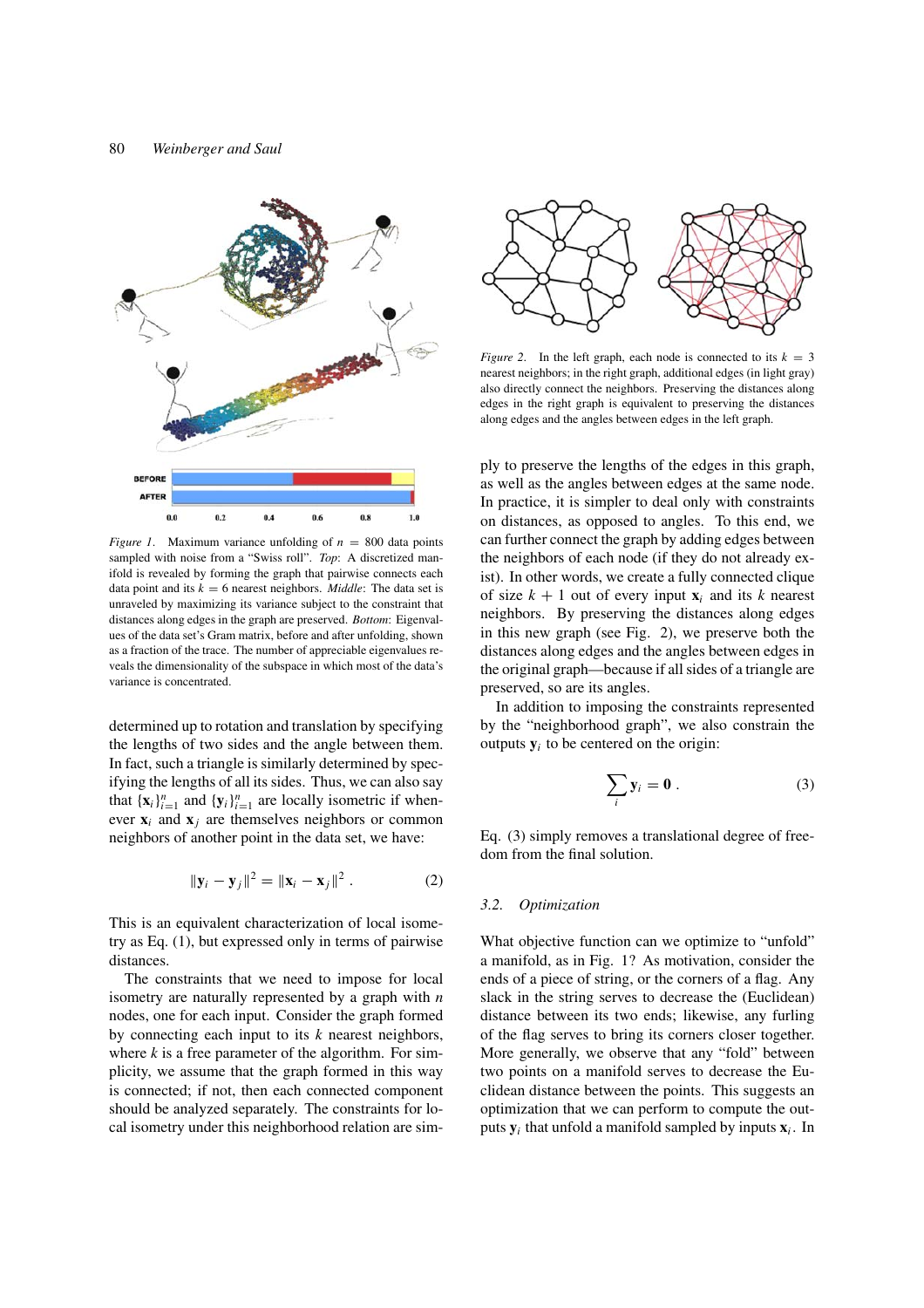particular, we propose to maximize the sum of pairwise squared distances between outputs:

$$
\Phi = \frac{1}{2n} \sum_{ij} \|\mathbf{y}_i - \mathbf{y}_j\|^2.
$$
 (4)

By maximizing Eq. (4), we pull the outputs as far apart as possible, *subject to the constraints in the previous section*.

We can verify that this objective function is indeed bounded, meaning that we cannot pull the outputs infinitely far apart. Intuitively, the constraints to preserve local distances (and the assumption that the graph is connected) prevent such a divergence. More formally, for any input  $\mathbf{x}_i$ , let  $\mathcal{N}_i$  be the set of indices of its *k* nearest neighbors. Let  $\tau$  be the maximal distance between any two neighbors:

$$
\tau = \max_{i, j \in N_1} \|\mathbf{x}_i - \mathbf{x}_j\|.\tag{5}
$$

Assuming the graph is connected, then the longest path through the graph has a distance of at most  $n\tau$ . We observe furthermore that given two nodes, the distance of the path through the graph provides an upper bound on their Euclidean distance. Thus, for all outputs **y***<sup>i</sup>* and **y**<sub>*i*</sub>, we must have  $||\mathbf{y}_i - \mathbf{y}_i|| < n\tau$ . Using this to provide an upper bound on the objective function in Eq. (4), we obtain:

$$
\Phi \le \frac{1}{2n} \sum_{ij} (n\tau)^2 = \frac{n^3 \tau^2}{2} \,. \tag{6}
$$

Thus, the objective function cannot increase without bound if we enforce the constraints to preserve local distances on a connected graph.

Let us now collect the costs and constraints of the optimization to maximize the variance of the outputs  ${y_i}_{i=1}^n$  subject to the constraints that they are centered on the origin and locally isometric to the inputs  $\{x_i\}_{i=1}^n$ . Let  $\eta_{ij} \in \{0, 1\}$  indicate whether there is an edge between  $\mathbf{x}_i$  and  $\mathbf{x}_j$  in the graph formed by pairwise connecting all *k*-nearest neighbors. Then, in terms of the squared distance matrix  $D_{ij} = ||\mathbf{x}_i - \mathbf{x}_j||^2$ , the optimization can be written as:

 $\mathbf{Maximize} \sum_{ij} \|\mathbf{y}_i - \mathbf{y}_j\|^2 \text{ subject to: }$  $(1) \sum_{i}$  **y**<sub>*i*</sub> = 0. (2)  $||\mathbf{y}_i - \mathbf{y}_j||^2 = D_{ij}$  for all  $(i, j)$  with  $\eta_{ij} = 1$ . The optimization as stated above is not convex, as it involves maximizing a quadratic form subject to quadratic equality constraints.

We can obtain a simpler optimization by reformulating the problem in terms of the elements of the inner product matrix,  $K_{ij} = y_i \cdot y_j$ . As mentioned previously, the matrix  $K_{ij}$  determines the outputs up to rotation. The distance and centering constraints in Eqs. (2) and (3) are easily expressed in terms of these matrix elements. For example, expanding the square in Eq. (2) and substituting  $K_{ij} = y_i \cdot y_j$ , we obtain:

$$
K_{ii} - 2K_{ij} + K_{jj} = D_{ij} \tag{7}
$$

Likewise, the centering constraint in Eq. (3) can be expressed in terms of these inner products as:

$$
0 = \left\| \sum_{i} \mathbf{y}_{i} \right\|^{2} = \sum_{ij} \mathbf{y}_{i} \cdot \mathbf{y}_{j} = \sum_{ij} K_{ij} . \qquad (8)
$$

Note that both Eqs. (7) and (8) are linear equality constraints on the elements of  $K_{ij}$ . Writing the constraints in this way, and noting that the outputs are determined up to rotation by their inner products, we may view our original problem as an optimization over inner product matrices  $K_{ij}$  rather than vectors  $y_i$ . Not all matrices, however, can be interpreted as inner product matrices: only symmetric matrices with nonnegative eigenvalues can be interpreted in this way. Thus, we must further constrain the optimization to the cone of symmetric positive semidefinite matrices (Vandenberghe and Boyd, 1996). We can write this constraint as

$$
K \succeq 0. \tag{9}
$$

In sum, there are three types of constraints on the inner product matrix  $K_{ij}$ , arising from local isometry, centering, and positive semide finiteness. The first two involve linear equality constraints; the last one is not linear, but importantly it is *convex*. We will exploit this property in what follows. Note that there are  $O(nk^2)$ constraints on  $O(n^2)$  matrix elements, and that the constraints are not incompatible, since at the very least they are satisfied by the original inner product matrix  $G_{ij} = \mathbf{x}_i \cdot \mathbf{x}_j$  (assuming that the inputs  $\mathbf{x}_i$  are centered on the origin).

Finally, we need to express the objective function in Eq. (4) directly in terms of the inner product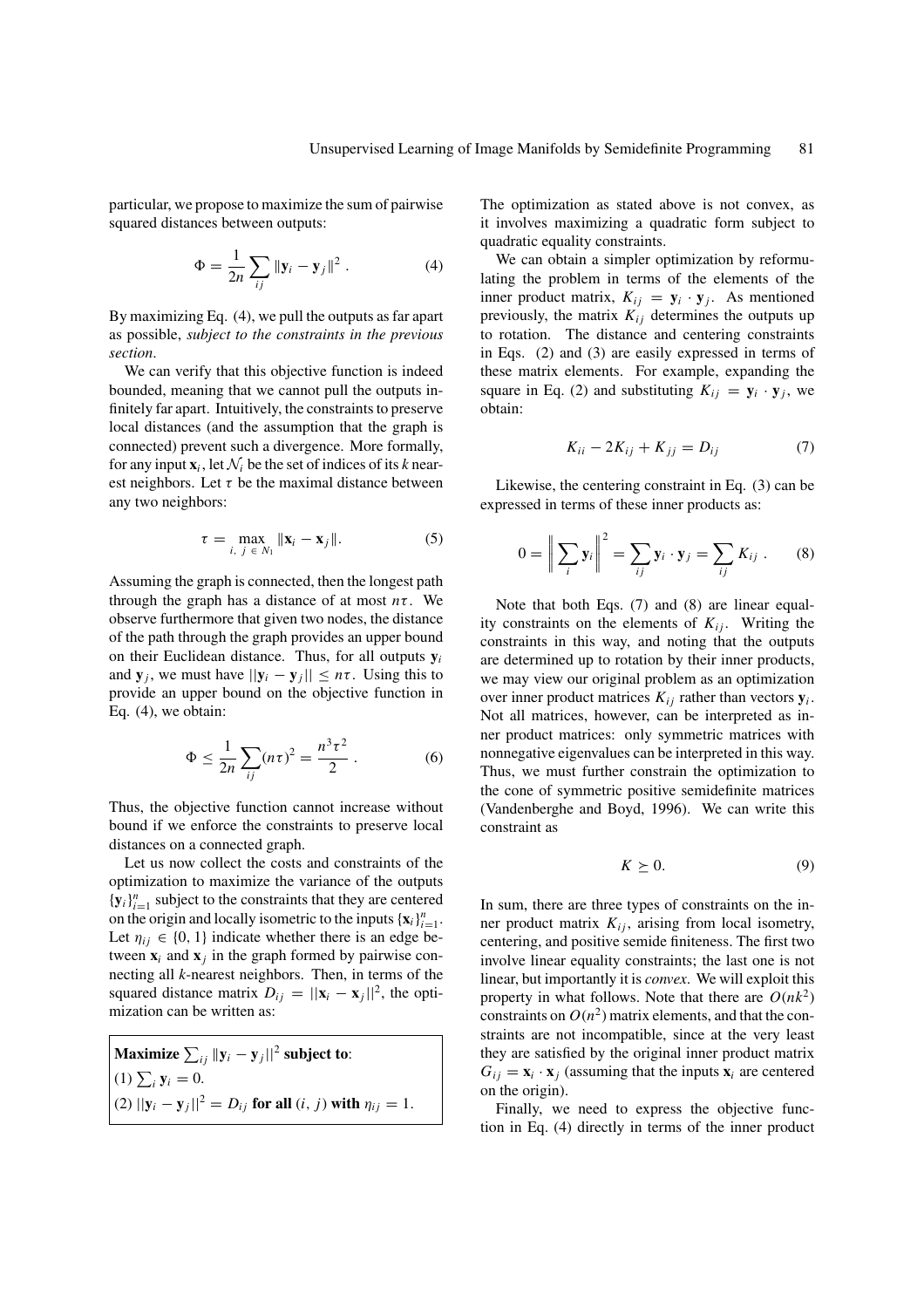

*Figure 3*. Inputs sampled from a Swiss roll are "unfolded" by maximizing their variance subject to constraints that preserve local distances and angles. The middle snapshots show various feasible (but non-optimal) solutions obtained during intermediate iterations of the optimization described in Section 3.2.

matrix  $K_{ij}$  of the outputs  $y_i$ . Expanding the terms on the right hand side, and enforcing the constraint that the outputs are centered on the origin, we obtain:

$$
\Phi = \frac{1}{2n} \sum_{ij} (\|\mathbf{y}_i\|^2 + \|\mathbf{y}_j\|^2 + 2\mathbf{y}_i \cdot \mathbf{y}_j), \quad (10)
$$

$$
=\sum_{i}\|\mathbf{y}_{i}\|^{2},\tag{11}
$$

$$
=\sum_{i}K_{ii}\,,\tag{12}
$$

$$
= \operatorname{Tr}\left(K\right). \tag{13}
$$

Thus, we can interpret the objective function for the outputs in several ways: as a sum over pairwise distances in Eq. (4), as a measure of variance in Eq. (11), or as the trace of their inner product matrix in Eq. (13). The second interpretation is reminiscent of PCA, but whereas in PCA we compute the linear projection that maximizes variance, here we compute the *k*-locally isometric embedding. Put another way, the objective function for maximizing variance remains the same; we have merely changed the allowed form of the dimensionality reduction. We also emphasize that in Eq. (13), we are maximizing the trace, not minimizing it. While a standard relaxation to minimizing the rank (Fazel et al., 2001) of a semidefinite matrix is to minimize its trace, the intuition here is just the opposite: we will obtain a low dimensional embedding by maximizing the trace of the inner product matrix. Figure 3 illustrates the connection between increasing variance and reducing dimensionality. The images in this figure were obtained from the intermediate solutions of a variance-maximizing optimization subject to centering and local distance constraints.

Collecting the costs and constraints of the above optimization in terms of the inner product matrix  $K_{ij}$ , we can write the problem as follows:

| <b>Maximize trace</b> $(K)$ subject to:                        |
|----------------------------------------------------------------|
| $(1) K \geq 0.$                                                |
| (2) $\sum_{ij} K_{ij} = 0.$                                    |
| (3) $K_{ii} - 2K_{ij} + K_{jj} = D_{ij}$ for all $(i, j)$ with |
| $\eta_{ij}=1.$                                                 |

This problem is an instance of semidefinite programming (SDP) (Vandenberghe and Boyd, 1996): the domain is the cone of positive semidefinite matrices intersected with hyperplanes (represented by equality constraints), and the objective function is linear in the matrix elements. The optimization is bounded above by Eq. (6); it is also convex, thus eliminating the possibility of spurious local maxima. The problem is guaranteed to be feasible because the constraints are trivially satisfied by the Gram matrix  $G_{ii} = \mathbf{x}_i \cdot \mathbf{x}_j$ of the inputs (assuming that the inputs are centered). There exists a large literature on efficiently solving SDPs, as well as a number of general-purpose toolboxes. The results in this paper were obtained using the CSDP v4.9 toolbox (Borchers, 1999) in MATLAB.

## *3.3. Spectral Decomposition*

From the inner product matrix learned by semidefinite programming, we can recover the outputs  $y_i$  by matrix diagonalization. Let  $V_{\alpha i}$  denote the *i*th element of the  $\alpha$ th eigenvector, with eigenvalue  $\lambda_{\alpha}$ . Then the inner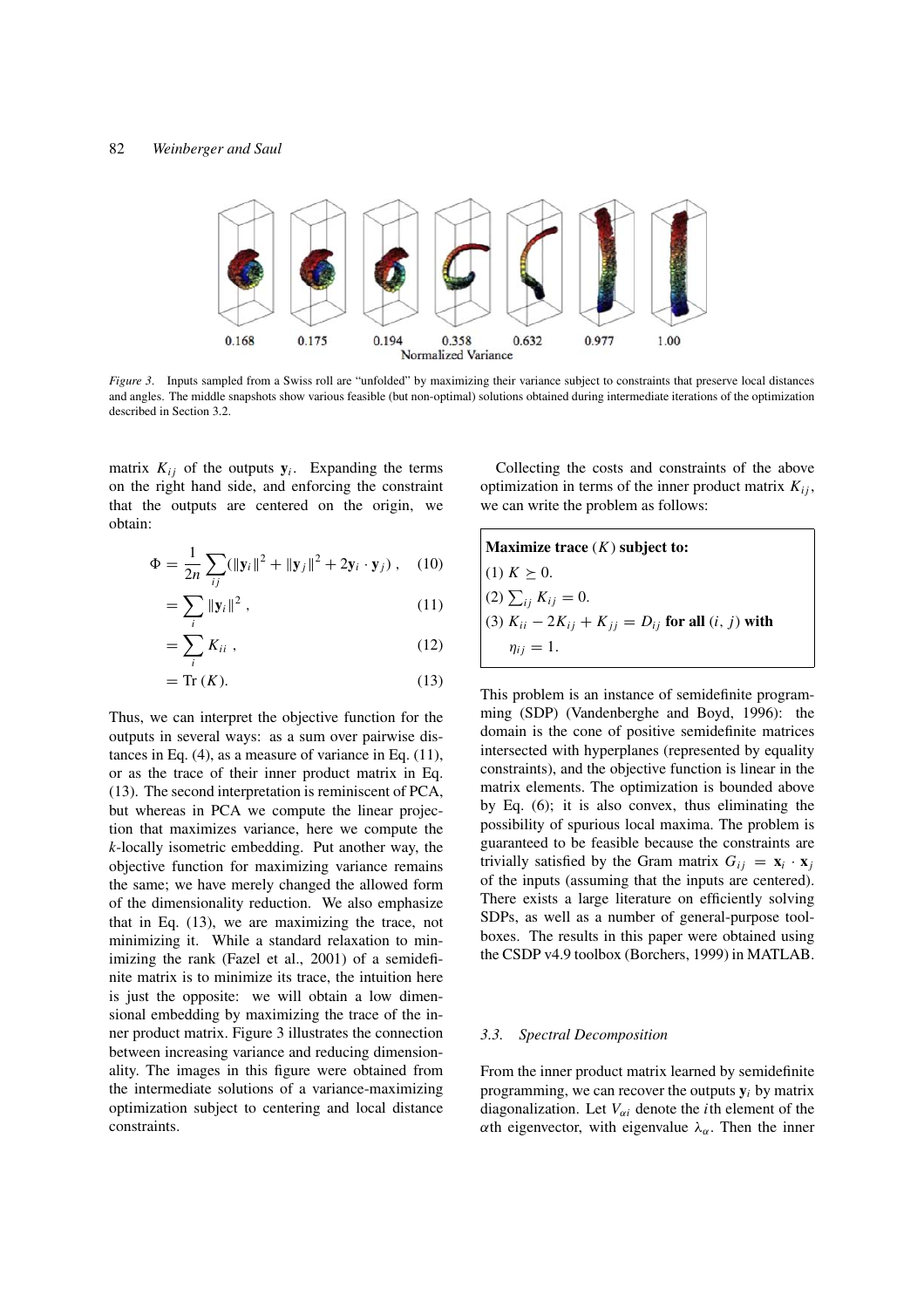product matrix can be written as:

$$
K_{ij} = \sum_{\alpha=1}^{n} \lambda_{\alpha} V_{\alpha i} V_{\alpha j}.
$$
 (14)

An *n*-dimensional embedding that is *k*-locally isometric to the inputs  $\mathbf{x}_i$  is obtained by identifying the  $\alpha$ th element of the output  $\mathbf{v}_i$  as:

$$
Y_{\alpha i} = \sqrt{\lambda_{\alpha} V_{\alpha i}}.
$$
 (15)

The eigenvalues of *K* are guaranteed to be nonnegative. Thus, from Eq. (15), a large gap in the eigenvalue spectrum between the  $d$ th and  $(d + 1)$ th eigenvalues indicates that the outputs lie in or near a subspace of dimensionality *d*. In this case, a low dimensional embedding that is *approximately* locally isometric is given by truncating the elements of  $y_i$ . This amounts to projecting the outputs into the subspace of maximal variance, assuming the eigenvalues are sorted from largest to smallest. The quality of the approximation is determined by the size of the truncated eigenvalues; there is no approximation error for zero eigenvalues. The situation is analogous to PCA and MDS, but here the eigenvalue spectrum reflects the dimensionality of an underlying manifold, as opposed to merely a subspace.

The three steps of the algorithm are summarized in Table 1. In its simplest formulation, the only free parameter of the algorithm is the number of nearest neighbors in the first step (though one can imagine more elaborate schemes for determining neighborhoods). The second step of the algorithm, involving semidefinite programming, is the most computationally intensive.

*Table 1*. The three steps of maximum variance unfolding (MVU), involving nearest neighbor search, semidefinite programming, and matrix diagonalization.

| (1)<br><b>Nearest</b><br>Neighbors  | Compute $k$ nearest neighbors. Form<br>the graph that connects each input to<br>its neighbors, as well as each neighbor<br>to other neighbors of the same input.         |
|-------------------------------------|--------------------------------------------------------------------------------------------------------------------------------------------------------------------------|
| (II)<br>Semidefinite<br>Programming | Compute the Gram matrix of the<br>maximum variance unfolding that<br>is centered on the origin and preserves<br>the distances of all edges in<br>the neighborhood graph. |
| (III)<br>Spectral<br>Decomposition  | Compute a low dimensional embedding<br>Decomposition from the top eigenvectors of<br>the inner product matrix learned by<br>semidefinite programming.                    |

The first and third steps resemble those of other algorithms for manifold learning, discussed in Section 6; our algorithm has rather different properties, however, due to the particular nature of its second step. In earlier work (Weinberger and Saul, 2004; Weinberger et al., 2004), we referred to this algorithm as "semidefinite embedding", but here we will adopt the name "maximum variance unfolding" (MVU), coined by others (Sun et al., 2004), as it is both more descriptive and less likely to be confused with other work in graph embedding that makes use of semidefinite programming (Biswas and Ye, 2003; Sha and Saul, 2005).

# **4. Experimental Results**

We evaluated the algorithm in Table 1 on several high dimensional data sets whose inputs were either explicitly sampled or believed to have been sampled from a low dimensional manifold.

Figure 1 shows the maximum variance unfolding of  $n = 800$  inputs sampled from a "Swiss roll". The inputs had  $p = 8$  dimensions, consisting of the three dimensions shown in the top panel of the figure, plus five extra dimensions filled with low variance Gaussian noise. The middle panel of the figure shows the unfolded Swiss roll computed by semidefinite programming: the solution preserves distances between  $k = 6$ nearest neighbors. The eigenvalues of the inner product matrix (before and after unfolding) are shown in the bottom panel, normalized by their sum. There are two dominant eigenvalues—a major eigenvalue, representing the unwrapped length of the Swiss roll, and a minor eigenvalue, representing its width. (The unwrapped Swiss roll is much longer than it is wide.) The other eigenvalues are nearly zero, indicating that the algorithm has discovered the correct dimensionality  $(d = 2)$  of the underlying manifold.

Figure 4 shows another easily visualized example. The top left panel shows  $n = 1617$  inputs sampled from a trefoil knot in  $p = 3$  dimensions; the top right panel shows the maximum variance unfolding that preserves distances between  $k = 4$  nearest neighbors. The color coding reveals that local neighborhoods have been preserved. The eigenvalue spectrum in the bottom panel reveals two dominant eigenvalues; the rest are essentially zero, again indicating the correct dimensionality  $(d = 2)$  of the underlying manifold—in this case, an annulus.

The bottom section of Fig. 5 shows the maximum variance unfolding of color images of a three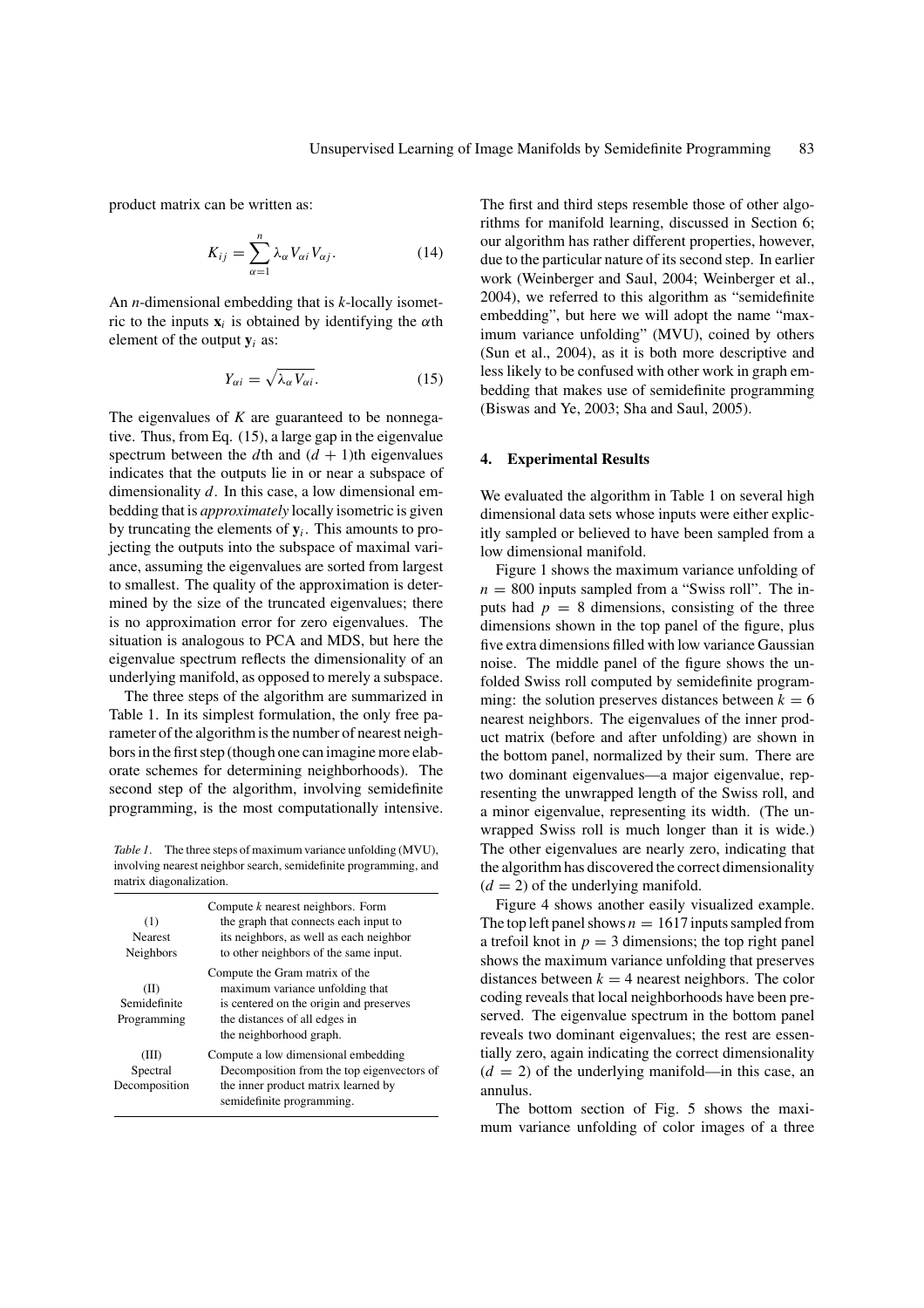

*Figure 4*. *Top left*: *n* = 1617 inputs sampled from a trefoil knot in  $p = 3$  dimensions. *Top right*: two dimensional embedding computed by MVU with  $k = 5$  nearest neighbors. The color coding shows that the embedding preserves local neighborhoods. *Bottom*: eigenvalues from the matrices of PCA and MVU, shown as a fraction of the trace.

dimensional solid object. The images were created by viewing a teapot from different angles in the plane. The images have  $76 \times 101$  pixels, with three byte color depth, giving rise to inputs of  $p = 23028$  dimensions. Though very high dimensional, the images in this data set are effectively parameterized by one degree of freedom—the angle of rotation. MVU was applied to  $n = 400$  images spanning 360 degrees of rotation, with  $k = 4$  nearest neighbors used to generate a connected graph. The two dimensional embedding discovered by MVU represents the rotating object as a



*Figure 5. Top*: two dimensional embedding of  $n = 400$  images of a rotating teapot, computed by MVU with  $k = 4$  nearest neighbors. For this experiment, the teapot was rotated 360 degrees; the low dimensional embedding is a full circle. A representative sample of images are superimposed on top of the embedding. *Bottom*: eigenvalues from the matrices in PCA and MVU, shown as a fraction of the trace.



*Figure 6. Top:* one dimensional embedding of  $n = 200$  images of a rotating teapot, computed by MVU with  $k = 4$  nearest neighbors. For this experiment, the teapot was only rotated 180 degrees. Representative images are shown ordered by their location in the embedding. *Bottom*: eigenvalues from the matrices of PCA and MVU, shown as a fraction of the trace.

circle—an intuitive result analogous to the embedding discovered for the trefoil knot. The eigenvalue spectrum of the inner product matrix learned by semidefinite programming is shown in the bottom panel; all but the first two eigenvalues are practically zero, indicating the global dimensionality  $(d = 2)$  of the underlying circle.

Figure 6 was generated from the same data set of images, but using only  $n = 200$  images that were sampled over 180 degrees of rotation. In this case, the eigenvalue spectrum from MVU detects that the images lie on a one dimensional curve, and the one dimensional embedding orders the images by their angle of rotation.

Figure 7 shows the maximum variance unfolding of another data set of images. In this experiment, the images were a subset of  $n = 953$  handwritten TWOS from the USPS data set of handwritten digits (Hull, 1994). The images have  $16 \times 16$  grayscale pixels, giving rise to inputs with  $p = 256$  dimensions. Intuitively, one would expect these images to lie on a low dimensional manifold parameterized by such features as size, slant, and line thickness. The top panel of Fig. 7 shows the first two dimensions of the embedding computed by MVU with  $k = 4$  nearest neighbors. The eigenvalue spectrum in the bottom panel indicates a latent dimensionality significantly larger than two, but still much smaller than the number of significant principal components.

Finally, Fig. 8 shows the two dimensional embedding of a data set of images of rotating globes. The embedding was computed by MVU with  $k = 4$  nearest neighbors. The inputs consisted of  $n = 900$  color images at  $47 \times 47$  pixel resolution, corrupted by white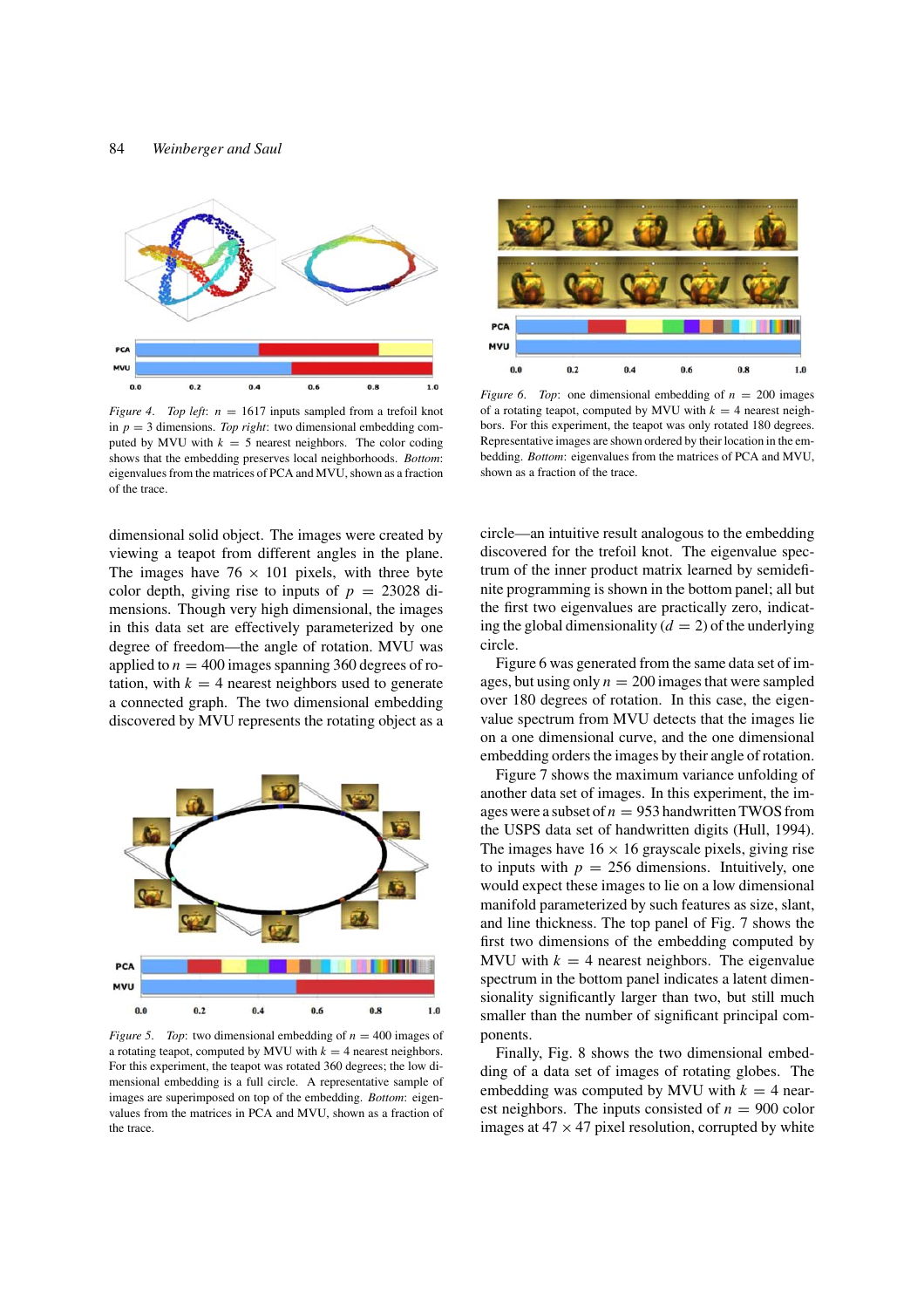

*Figure 7. Top:* Maximum variance unfolding of  $n = 953$  images of handwritten TWOS with  $k = 4$  nearest neighbors. Representative images are shown next to circled points. *Bottom:* eigenvalues from the matrices of PCA and MVU, shown as a fraction of the trace.

Gaussian noise. The standard deviation of the noise was equal to 30% of the pixel intensity range; for comparison, clean and noisy images are shown to the left and right of the embedding. The viewpoints were evenly sampled over 30 degrees longitude and latitude.



*Figure 8. Top*: Two dimensional embedding of  $n = 900$  noisy images of a rotating globe, computed by MVU with  $k = 4$  nearest neighbors. The viewpoints were evenly spaced over 30 degrees of longitude and latitude. The color images were corrupted by white Gaussian noise before unfolding the data set to test the algorithm's robustness. Clean and noisy images are shown (enlarged) to the left and right of the embedding. *Bottom*: eigenvalues from the matrices of PCA and MVU, shown as a fraction of the trace.

The diamond-shaped embedding, with representative (clean) images superimposed, reveals the two degrees of freedom corresponding to longitude and latitude. The eigenvalue spectrum in the bottom panel also indicates the correct dimensionality  $(d = 2)$  of the underlying manifold.

#### **5. Relaxing the Constraints**

It is often desirable to relax the constraints in Eq. (2) such that local distances are not strictly preserved. In some applications, for example, these distances only provide a rough estimate of proximity relations. Relaxing the constraints always leads to solutions that have equal or greater variance; the resulting inner product matrices also tend to have fewer numbers of appreciable eigenvalues. Thus, the relaxed optimizations can be viewed as an option for more aggressive forms of dimensionality reduction.

One simple way to relax the constraints is to replace the strict equalities in Eq. (2) by inequalities. This allows the distances between nearest neighbors to shrink, but not to grow. As the optimization in Eq. (4) is based on maximizing variance, it acts to minimize the slack in the inequalities even when these constraints are not enforced as strict equalities. The optimization in this case is given by:

**Maximize trace** (*K*) **subject to:** (1)  $K \geq 0$ .  $(2)$   $\sum_{ij} K_{ij} = 0.$  $(3)$   $K_{ii} - 2K_{ij} + K_{jj} \leq D_{ij}$  for all  $(i, j)$  with  $\eta_{ij} = 1.$ 

Interestingly, the dual of this semidefinite program (with inequalities rather than equalities) arises in the calculation of fastest mixing Markov processes on weighted graphs (Sun et al., 2004).

Figure 9 shows the maximum variance unfolding of a data set of  $n = 1960$  images of faces, with inequality constraints from  $k = 4$  nearest neighbors. The images contain different views and expressions of the same face. The images have  $28 \times 20$  grayscale pixels, giving rise to inputs with  $p = 560$  dimensions. The top panel in the figure shows a three dimensional embedding of these images. The bottom panel shows the eigenvalue spectra of the matrices from PCA and MVU with both strict equality and relaxed inequality constraints. Note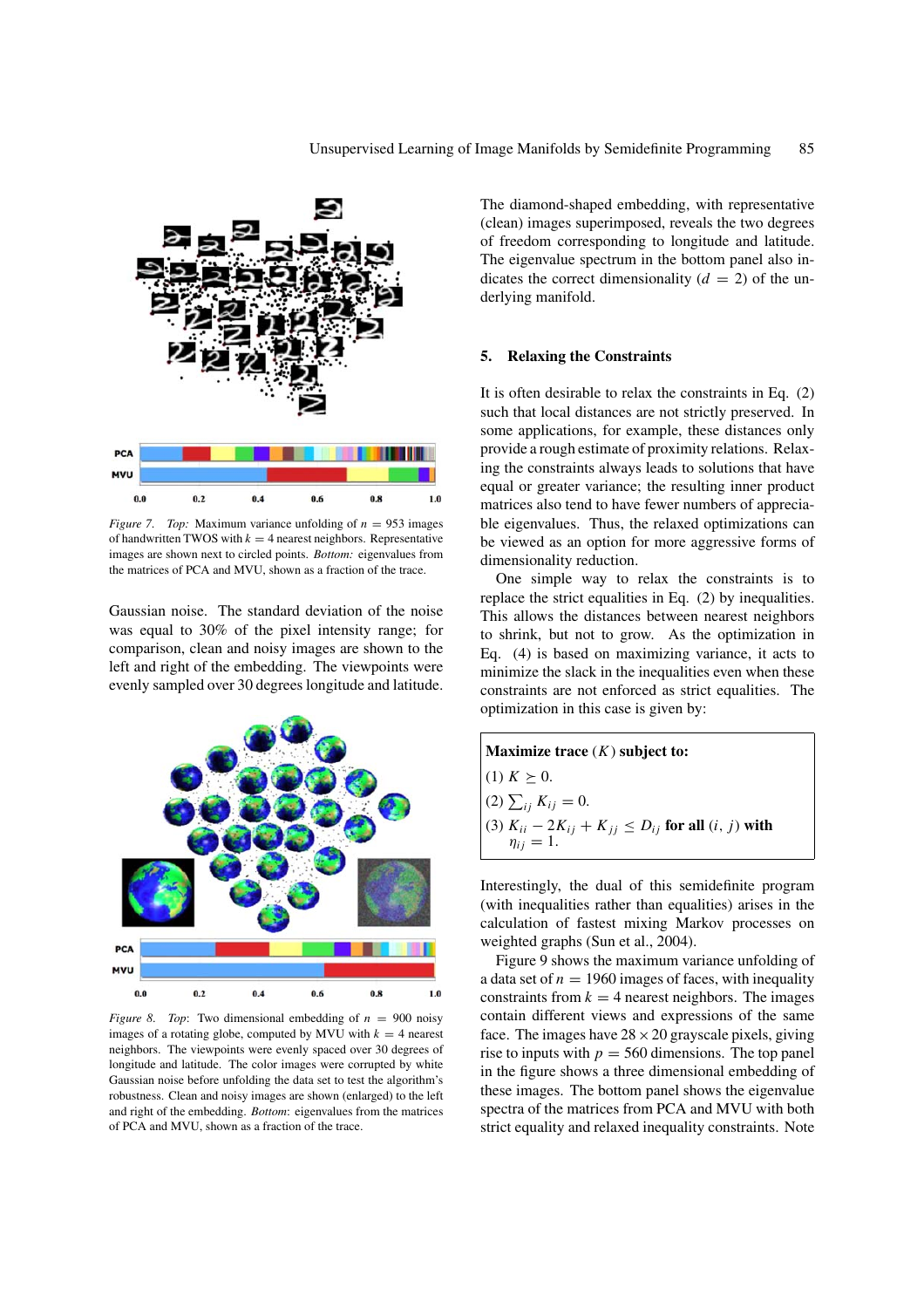

*Figure 9. Top*: Three dimensional embedding of  $n = 1960$  images of faces, obtained by MVU using  $k = 4$  nearest neighbors (and inequality constraints). Representative faces are shown next to circled points. *Bottom*: eigenvalues from the matrices of PCA and MVU with strict equality and relaxed inequality constraints, shown as a fraction of the trace. The relaxed solution concentrates more of its variance in the leading three dimensions.

how the relaxed optimization concentrates more variance in the leading three dimensions.

Another way to relax the constraints in maximum variance unfolding is to allow the distances to change slightly, but to add a term to the objective function that penalizes this slack. This can be done by introducing



*Figure 10.* Maximum variance unfolding of  $n = 800$  inputs sampled without noise from a Swiss roll. Strictly preserving distances between  $k = 6$  nearest neighbors causes the outputs to "lock up" before the data set is completely unfolded. Allowing slack in these constraints leads to the desired solution.

slack variables  $\xi_{ij}$ , one for each of the constraints in Eq. (2). The relaxed optimization is given by:

**Maximize** Tr 
$$
(K) - \omega \sum_{ij} \eta_{ij} ||\xi_{ij}||
$$
 subject to:  
\n(1)  $K \ge 0$ .  
\n(2)  $\sum_{ij} K_{ij} = 0$ .  
\n(3)  $K_{ii} - 2K_{ij} + K_{jj} = D_{ij} + \xi_{ij}$  for all  $(i, j)$  with  $\eta_{ij} = 1$ .

The constant  $\omega > 0$  balances the objectives of maximizing variance and penalizing slack. In practice, choosing  $\omega \gg 1$  seems to work well for balancing these two objectives.

Figure 10 shows an example where this use of slack allows the algorithm to return an improved result. In this figure, the algorithm was applied with and without slack variables to  $n = 800$  inputs sampled *without noise* from a Swiss roll. When distances are strictly preserved between  $k = 6$  nearest neighbors, the outputs "lock up" before the data set is completely unfolded; when slack is allowed, however, we obtain the expected result. (Note that the earlier result in Fig. 1 was obtained from inputs with five extra dimensions filled with Gaussian noise; the noise makes the problem less rigid.) The main disadvantage of slack variables is the extra computation required to optimize an objective function with  $O(nk^2)$  additional variables. The resulting optimization can be noticeably slower.

The above relaxations may prove particularly useful in applications when the distances  $D_{ij}$  are not computed from Euclidean distances but are specified in some other way. In this case, the optimization with strict distance-preserving constraints may not be feasible. No matter what the distances  $D_{ij}$ , the relaxed versions of maximum variance unfolding always have non-empty feasible regions containing the trivial solution  $K_{ii} = 0$ . In such problems, the optimization can be used to return the variance-maximizing embedding in Euclidean space that best preserves local distances.

Finally, we mention one other type of relaxation that has proved useful in an application of maximum variance unfolding to language data (Blitzer et al., 2005). One obtains a simpler problem in semidefinite programming, with many fewer constraints, by only preserving distances to *k*-nearest neighbors as opposed to preserving distances and angles. The resulting optimization can be used to unfold larger data sets; it also tends to lead to more aggressive forms of dimensionality reduction.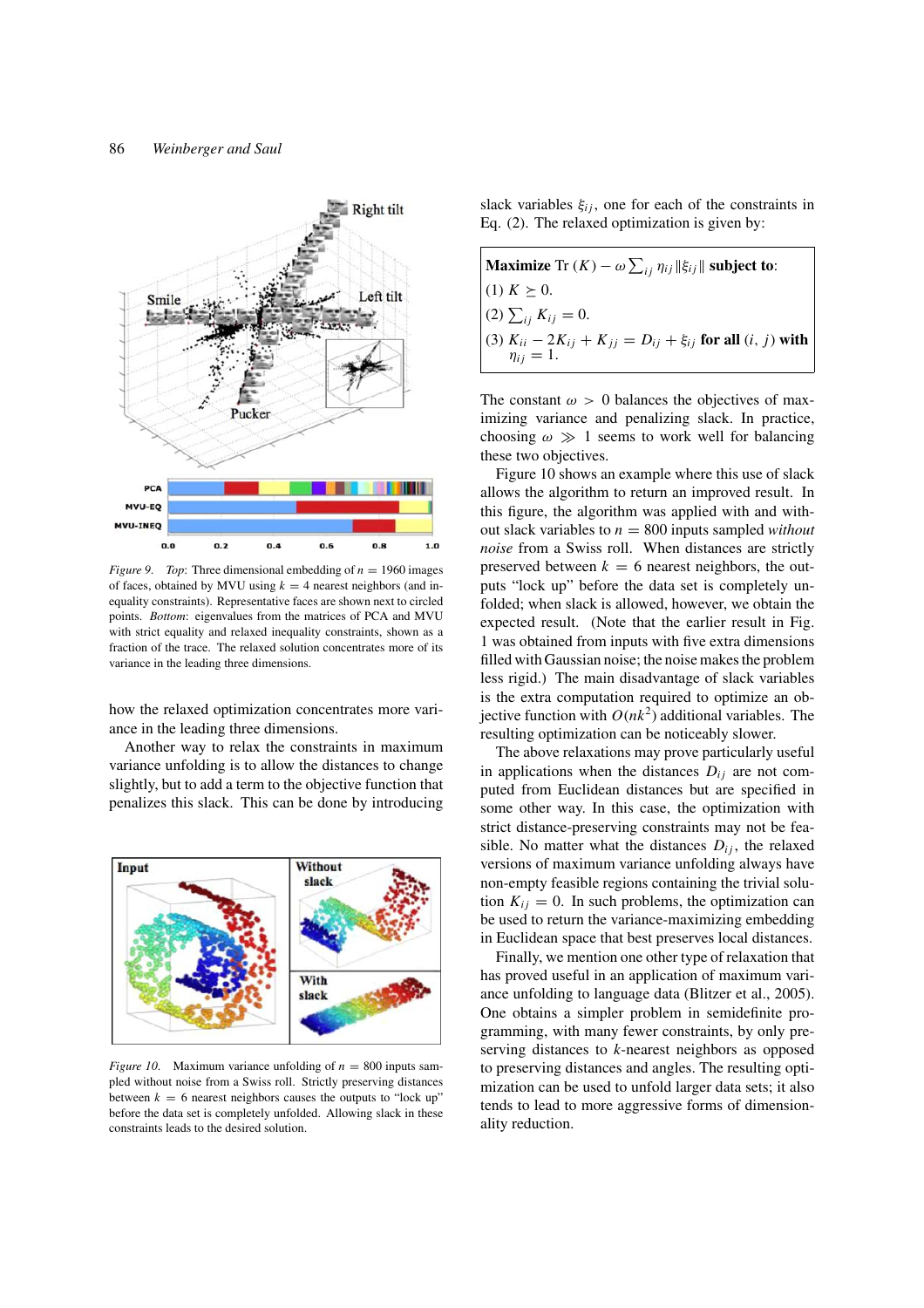## **6. Discussion**

In this paper we have proposed an algorithm for unsuper-vised learning of image manifolds by semidefinite programming. Our work can be viewed as bridging two ongoing lines of research in machine learning, one on spectral methods for dimensionality reduction, the other on kernel methods for pattern recognition. After placing our work in the context of these two lines of research, we conclude by describing some open questions and plans for future work.

## *6.1. Spectral Methods*

The last few years have witnessed a number of developments in spectral methods for dimensionality reduction and manifold learning. Recently proposed algorithms include Isomap (Tenenbaum et al., 2000), locally linear embedding (LLE) (Roweis and Saul, 2000), hessian LLE (hLLE) (Donoho and Grimes, 2003), and Laplacian eigen-maps (Belkin and Niyogi, 2003); there are also related algorithms for clustering (Shi and Malik, 2000; Ng et al., 2002). Maximum variance unfolding is based on a different geometric intuition than these other algorithms, however, and as a result, it has somewhat different properties. The rest of this section highlights the similarities and differences with previous work.

Most spectral methods for dimensionality reduction all share the same basic structure: (i) computing neighborhoods in the input space, (ii) constructing a square matrix with as many rows as inputs, and (iii) deriving a low dimensional embedding from the top or bottom eigenvectors of this matrix. Algorithms differ in the geometric signatures of manifolds that they attempt to estimate and preserve. For example, Isomap is based on geodesic distances, LLE on the coefficients of local linear reconstructions, and Laplacian eigenmaps on the discrete graph Laplacian. Maximum variance unfolding is based on estimating and preserving local distances and angles. It is most easily compared to Isomap and hLLE, since both these algorithms also attempt to learn isometric mappings and thus seek the same solution, up to a global rotation.

On many problems, Isomap and maximum variance unfolding return generally similar results, with eigenvalue spectra that provide a reliable estimate of the data set's intrinsic dimensionality. Figure 11 illustrates an example where the algorithms return quite different results. The top panel shows the results of Isomap applied to the same data set of teapot images as in Fig. 5;



*Figure 11. Top*: The three dimensional embedding of  $n = 400$  images of a rotating teapot, computed by Isomap with  $k = 10$  nearest neighbors. *Bottom*: The normalized eigenvalues of Isomap in comparison to maximum variance unfolding. Both return two dominant eigenvalues. However, as the data set is not isometric to a convex subset of Euclidean space, Isomap returns more than two nonzero eigenvalues. This is reflected through the artificial wave in the third dimension.

the bottom panel compares its eigenvalue spectrum to that of maximum variance unfolding. Note that Isomap has more than two appreciable eigenvalues (which is manifested by the waves in its three dimensional embedding). This somewhat artificial result is due to the fact that the sampled manifold in this example is not isometric to a *convex* subset of Euclidean space. This is a key assumption of Isomap, one that is not satisfied by many image manifolds (Donoho and Grimes, 2002).

Overall, the different algorithms for manifold learning should be viewed as complementary; each has its own advantages and disadvantages. LLE, hLLE, and Laplacian eigenmaps construct sparse matrices, and as a result, they are easier to scale to large data sets. On the other hand, their eigenvalue spectra do not reliably reveal the underlying dimensionality of sampled manifolds (Saul and Roweis, 2003), as do Isomap and maximum variance unfolding. There exist convergence proofs for Isomap (Tenenbaum et al., 2000; Donoho and Grimes, 2002; Zha and Zhang, 2003) and hLLE (Donoho and Grimes, 2003), but not for the other algorithms. On the other hand, maximum variance unfolding by its very nature provides finite-size guarantees that its constraints will lead to locally isometric embeddings. We are not aware of any finite-size guarantees provided by the other algorithms. Finally, while the different algorithms have different computational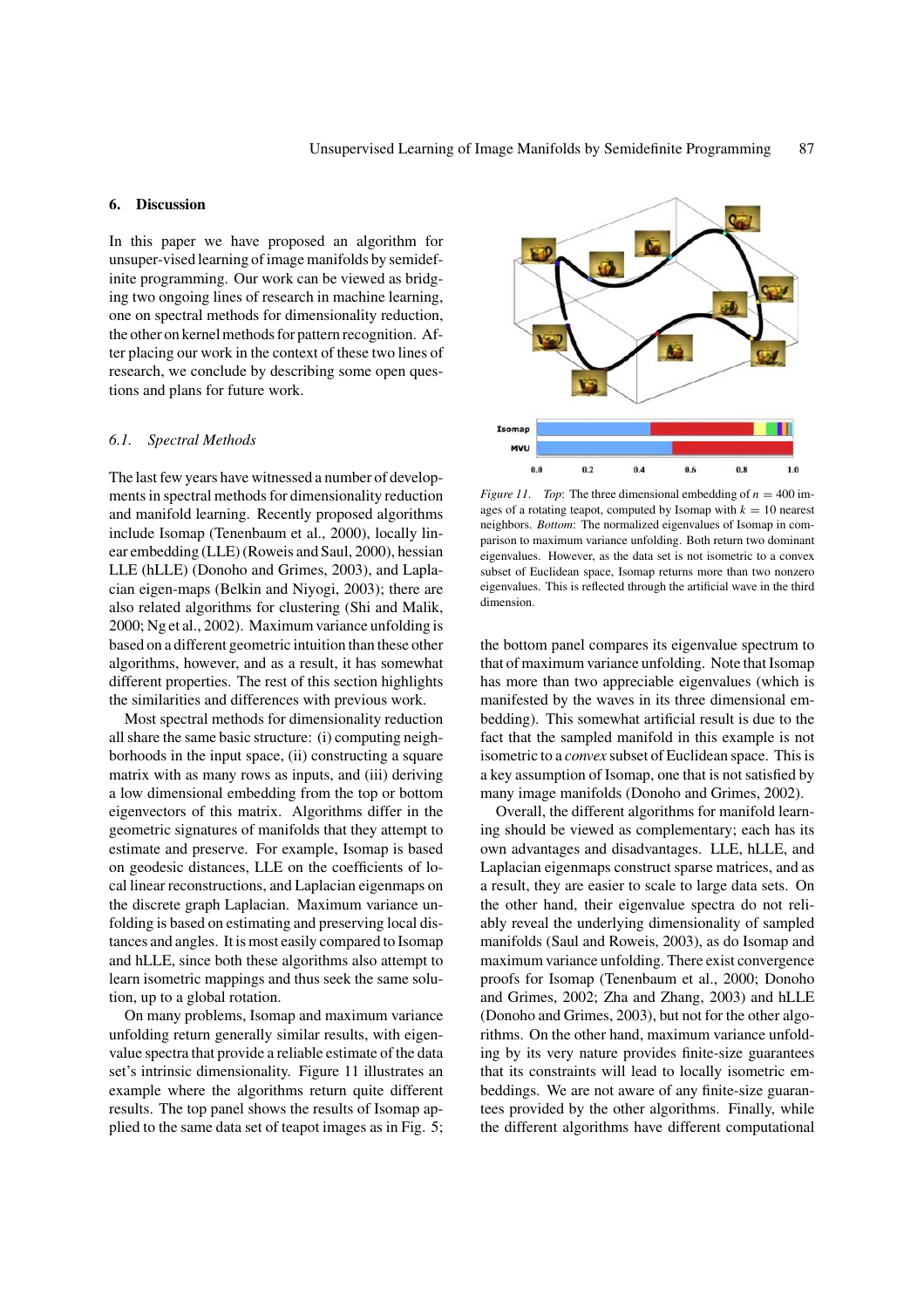bottlenecks, it is fair to say that the approach in this paper, based on semidefinite programming, is the most computationally demanding.

# *6.2. Kernel Methods*

Along with the growing interest in manifold learning, the last few years have also witnessed an explosion of interest in kernel methods for pattern recognition (Schölkopf and Smola, 2002). Kernel methods rely on an implicit mapping of inputs to a higher (and potentially infinite) dimensional feature space. The kernel function specifies the dot product between the feature vectors formed in this way from the original inputs. The "kernel trick" is to replace the dot products  $\mathbf{x}_i \cdot \mathbf{x}_j$ that appear in linear algorithms for pattern recognition by the kernel function  $K(\mathbf{x}_i, \mathbf{x}_j)$ . Support vector machines (Vapnik, 1998) for classification and kernel PCA (Schölkopf et al., 1998) for nonlinear dimensionality reduction are examples of algorithms that were conceived in this way, with a kernel matrix that stores the pairwise dot products between inputs in feature space. In most kernel machines, the kernel function is simply specified a priori; the most popular choices involve polynomial and Gaussian kernels. Recent work in supervised learning, however, has investigated the possibility of learning kernel matrices by semidefinite programming (Lanckriet et al., 2002).

The inner product matrix  $K_{ij}$  computed by maximum variance unfolding can be viewed as a kernel matrix between inputs. While there have been attempts to interpret the matrices constructed by Isomap and LLE as kernels (Schölkopf and Smola, 2002; Bengio et al., 2004; Ham et al., 2003), their interpretation is less straightforward (Weinberger et al., 2004). The kernel matrix in maximum variance unfolding is interesting in several respects. First, it is based on variance maximization, as opposed to margin maximization (Schölkopf and Smola, 2002; Lanckriet et al., 2002); the former applies to unsupervised learning, whereas the latter requires (at least some) labeled examples. Second, whereas most kernel functions are chosen to map the inputs into a higher dimensional feature space, the kernel matrix in maximum variance unfolding does just the opposite, typically mapping the inputs into a lower dimensional space. Finally, maximum variance unfolding may be viewed as a special version of kernel PCA (Schölkopf et al., 1998) ideally suited for manifold discovery—in which the kernel matrix itself is learned (in a completely unsupervised manner) from unlabeled examples. Attempts to use the kernel matrix from maximum variance unfolding in support vector machines have not met with much success (Weinberger et al., 2004); standard polynomial and radial basis function kernels almost always yield better performance. Maximizing variance subject to neighborhood-preserving constraints does not seem to be the best intuition for problems in classification.

# *6.3. Conclusion*

Our initial results for unsupervised learning of image manifolds seem promising. The algorithm in this paper has different properties than previous algorithms for manifold learning, and many of these properties can be construed as advantages. Like Isomap (and unlike LLE), its eigenvalue spectrum provides an estimate of the underlying dimensionality of sampled manifolds; unlike Isomap, however, it does not assume that the inputs are isometric to a convex subset of Euclidean space. The distance-preserving constraints in maximum variance unfolding can also be relaxed to encourage more aggressive solutions for dimensionality reduction.

The use of semidefinite programming has both advantages and disadvantages. Its main advantage is the simple manner in which we can express and enforce distance-preserving constraints. Such constraints can be tailored to particular applications of nonlinear dimensionality reduction. For example, a recent extension of maximum variance unfolding (Bowling et al., 2005) focused on images collected by a robot moving through a virtual environment. In this application, the robot moved only according to a finite set of actions, and it was assumed that transitions caused by the same actions should be mapped to jumps of equal distance in the embedding space. These additional constraints, naturally accommodated by the use of semidefinite programming, lead to Action Respecting Embeddings (ARE) that more accurately reflect the robot's motion and provide better support for path planning and localization.

The main disadvantage of semidefinite programming is the required amount of computation, which scales as  $O(n^3 + c^3)$ , where *n* is the matrix size and *c* is the number of constraints (Borchers, 1999). While our current implementation can handle data sets with up to  $n \approx 2500$  inputs, many applications in computer vision and pattern recognition involve much larger data sets. Thus our main task for future research is to develop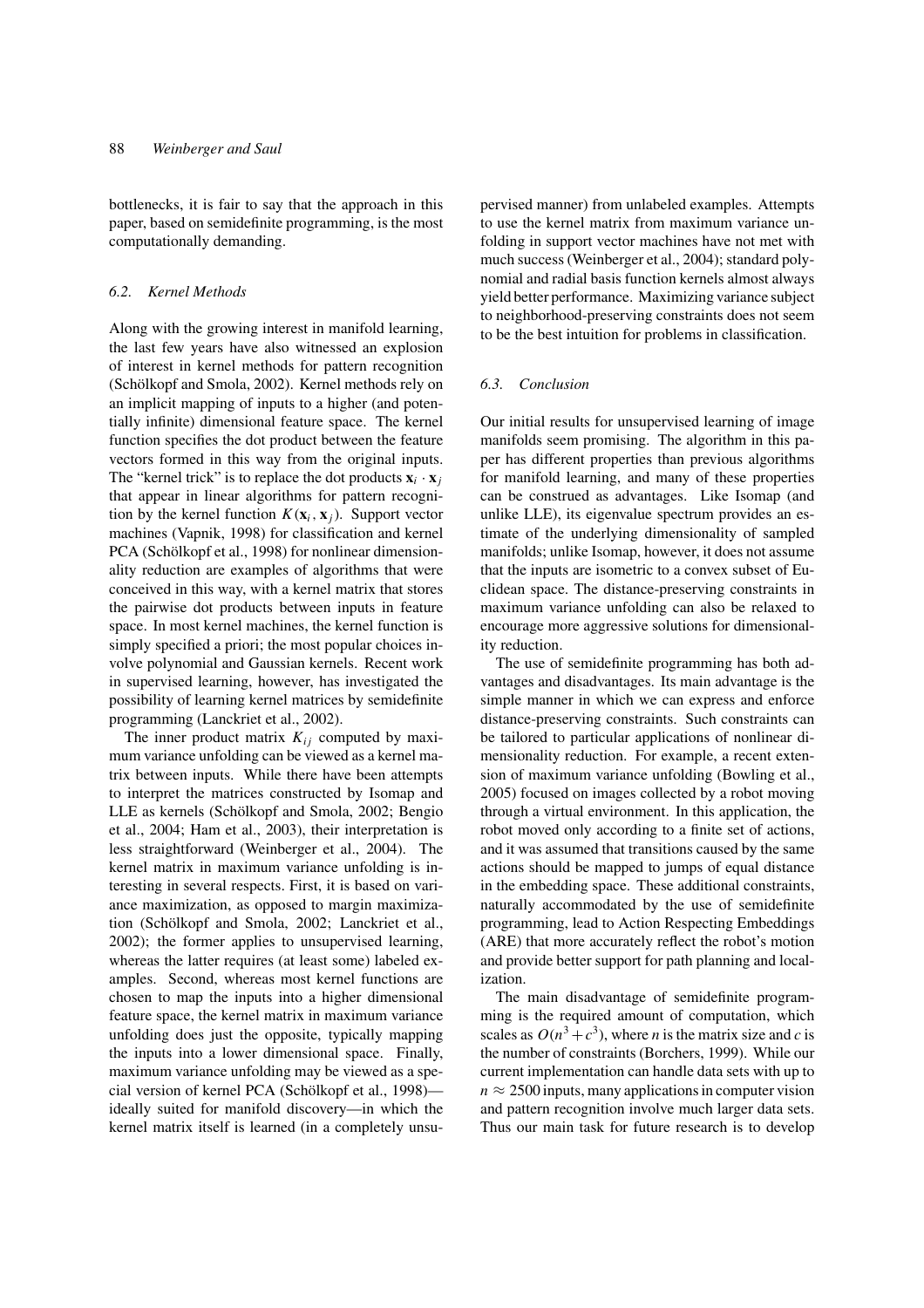shortcuts and approximations for large-scale implementations.

We are currently investigating a framework that has allowed us to reproduce many of the results in this paper in a small fraction of the original time (Weinberger et al., 2005). The framework is based on the observation that for well-sampled manifolds, the entire output inner product matrix  $K_{ii} = y_i \cdot y_i$  can be very accurately reconstructed from a much smaller submatrix of inner products between randomly chosen *landmarks*. In particular, we can write:

$$
K \approx Q L Q^T \tag{16}
$$

where *L* is the  $m \times m$  submatrix of inner products between landmarks (with  $m \ll n$ ) and Q is an  $n \times m$ linear transformation derived from solving a sparse set of linear equations. The factorization in (16) enables us to reformulate the semidefinite program in terms of the much smaller matrix *L*, yielding orderof-magnitude reductions in computation time. We are also exploring other ideas based on low-rank matrix factorizations (Burer and Monteiro, 2003), distributed methods (Biswas and Ye, 2003), the extrapolation of kernel matrices to out-of-sample inputs (Bengio et al., 2004), and the post-processing of results from faster but less robust methods for manifold learning (Sha and Saul, 2005).

In addition to the challenge of large-scale implementations, there are many other directions for future work. It would be interesting to investigate image manifolds which have spherical or toroidal geometries (Pless and Simon, 2002). It might also be fruitful to study problems where more sophisticated similarity metrics (Simard et al., 1993; Belongie et al., 2002) have been developed using prior knowledge, rather than relying on naive nearest-neighbor computations using Euclidean distance. Finally, to the extent the our approach provides a new connection between work in manifold learning and kernel methods, we hope that it will lead to further advances in both areas.

#### **Acknowledgments**

This material is based upon work supported by the National Science Foundation under Grant No. 0238323.

#### **References**

- Belkin, M. and Niyogi, P. 2003. Laplacian eigenmaps for dimensionality reduction and data representation. *Neural Computation*, 15(6):1373–1396.
- Belongie, S., Malik, J., and Puzicha, J. 2002. Shape matching and object recognition using shape contexts. *IEEE Transactions on Pattern Analysis and Machine Intelligence*, 24(4):509–522.
- Bengio, Y., Paiement, J.F., and Vincent, P. 2004. Out-of-sample extensions for LLE, Isomap, MDS, eigenmaps, and spectral clustering. *Advances in Neural Information Processing Systems* 16. Cambridge, MA: MIT Press.
- Beymer, D. and Poggio, T. 1996. Image representation for visual learning. *Science*, 272, 1905.
- Biswas, P. and Ye, Y. 2003. A distributed method for solving semidefinite programs arising from ad hoc wireless sensor network localization. Stanford University, Department of Electrical Engineering, working paper.
- Blitzer, J., Weinberger, K.Q., Saul, L.K., and Pereira, F.C.N. 2005. Hierarchical distributed representations for statistical language modeling. *Advances in Neural and Information Processing Systems*. Cambridge, MA: MIT Press.
- Borchers, B. 1999. CSDP, a C library for semidefinite programming. *Optimization Methods and Software*, 11(1):613–623.
- Bowling, M., Ghodsi, A., and Wilkinson, D. 2005. Action respecting embedding. In *Proceedings of the Twenty-second International Conference on Machine Learning (ICML 2005)*. Bonn, Germany.
- Brand, M. 2003. Charting a manifold. *Advances in Neural Information Processing Systems 15*, Cambridge, MA: MIT Press, pp. 985–992.
- Burer, S. and Monteiro, R. 2003. A nonlinear programming algorithm for solving semidefinite programs via low-rank factorization. *Mathematical Programming, Series*, B95, pp. 329–357.
- Burges, C.J.C. 2005. Geometric methods for feature extraction and dimensional reduction. In L. Rokach and O. Maimon (eds.), *Data Mining and Knowledge Discovery Handbook: A Complete Guide for Practitioners and Researchers*. Kluwer Academic Publishers.
- Cox, T. and Cox, M. 1994. *Multidimensional Scaling*. London: Chapman and Hall.
- Donoho, D.L. and Grimes, C.E. 2002. *When Does Isomap Recover The Natural Parameterization of Families of Articulated Images*? (Technical Report 2002–27). Department of Statistics. Stanford University.
- Donoho, D.L. and Grimes, C.E. 2003. Hessian eigenmaps: locally linear embedding techniques for high-dimensional data. In *Proceedings of the National Academy of Arts and Sciences* 100, pp. 5591–5596.
- Elgammal, A. and Lee, C. 2004. Separating style and content on a nonlinear manifold. In *Proceedings of the IEEE Conference on Computer Vision and Pattern Recognition (CVPR 2004)*, Washington DC, pp. 478–485.
- Fazel, M., Hindi, H., and Boyd, S.P. 2001. A rank minimization heuristic with application to minimum order system approximation. In *Proceedings of the American Control Conference*, pp. 4734–4739.
- Gordon, S., Goldberger, J., and Greenspan, H. 2003. Applying the information bottleneck principle to unsupervised clustering of discrete and continuous image representations. In *Proceedings of the Ninth International Conference on Computer Vision (ICCV 2003)*, pp. 370–377.